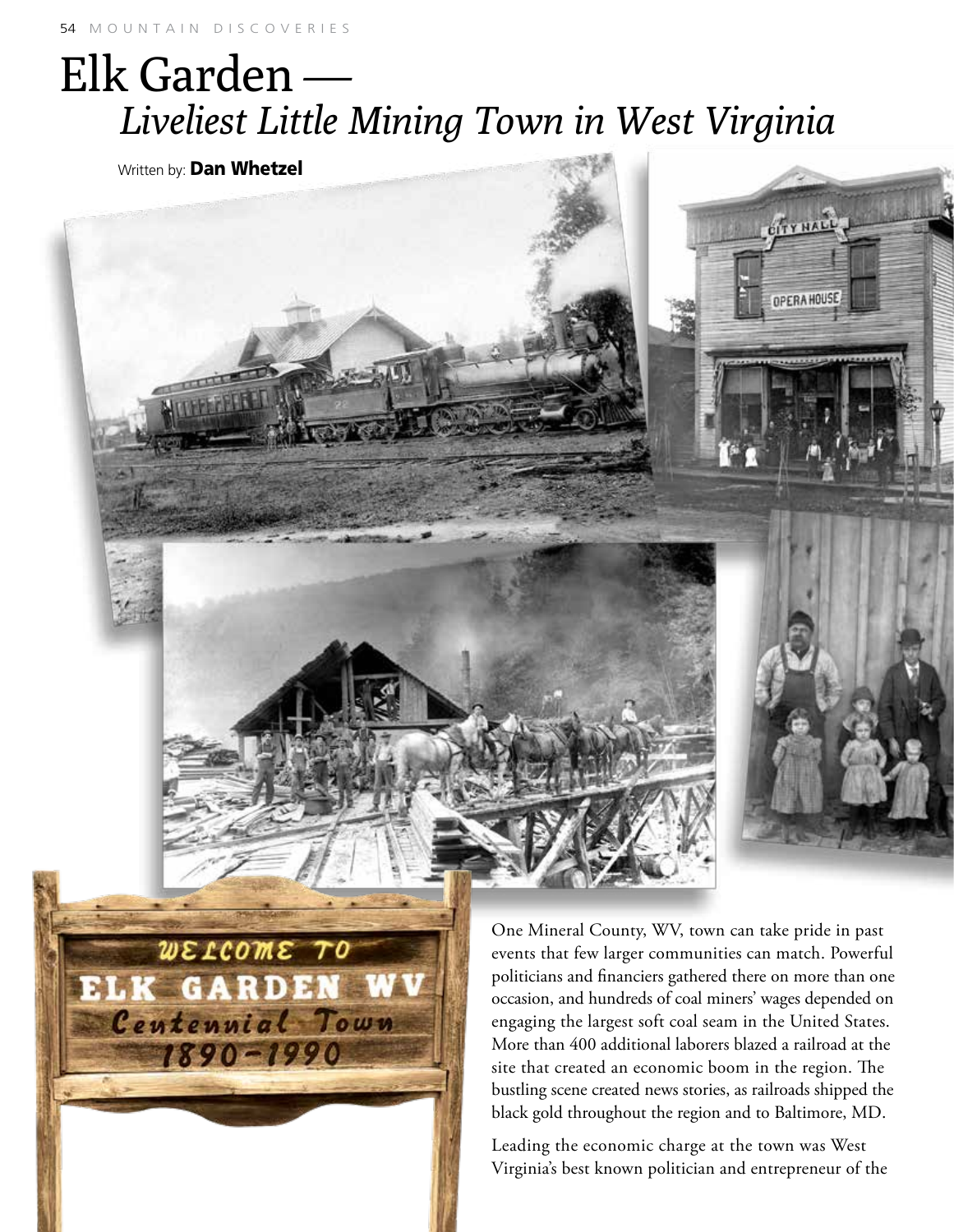

**Shown at left are selected photographs of recently discovered glass negatives from the Elk Garden, WV, area. The collection includes hundreds of photographs dating from the 1897-1898 time period. Approximately 25 of the photographs and related information on Elk Garden history will be available for viewing at Elk Garden Town Hall beginning July 2, 2022.**

time period — Henry Gassaway Davis. His vision of developing the upper Potomac River valley brought about a need for services a town could offer. And it was Davis and associates who were responsible for developing Elk Garden, WV, a village that highlights the heyday of Mineral County coal mining. Through a chance discovery of glass negatives, a unique look into Elk Garden's past is now possible. The 1897-1898 photographs captured hundreds of images that remained untouched until recent times. Selected images from the collection will now be made available to the public.

What the photographic images and historical record reflects is a time period of growth and optimism. Mr. Davis, a former Baltimore & Ohio Railroad employee, ventured out on his own with a vision that few entrepreneurs could have equaled. While serving in the West Virginia state legislature and later the United States Senate, Davis made powerful friends and gained valuable knowledge about the workings of government — experiences that blended perfectly with his ambition.

Mr. Davis entered the railroad business as a means to bring the immense coal fields of the upper Potomac River valley within reach of markets. The state of West Virginia facilitated his plan by granting generous charters that conferred the rights to buy and sell real-estate, mine coal, extract iron ore, and harvest timber.

Davis' view of progress through nearly unbridled exploitation of natural resources has been challenged and condemned by critics in more recent times, but he was in keeping with the times.

Davis' railroad became known as the West Virginia Central and Pittsburg (no "h"), a small railroad that proved it "could." Starting near Piedmont and a connection with the Baltimore & Ohio Railroad, Davis projected his railroad would wind upstream along the North Branch of the Potomac River over the most rugged territory in the region. In 1880, Davis put his plans into effect on the first segment of railway that extended from Piedmont to Elk Garden.

Davis faced a decision prior to the WVC&P reaching Elk Garden — how to access the "Big Vein" seam of coal at what was to become the town of Elk Garden. In 1871, Davis had the foresight to purchase 33½ acres from John Nethken for 46 dollars an acre — a down payment that began paying off handsomely in 1881. To capitalize on the investment, a discussion was necessary about the right-ofway for a locomotive to serve Mine #1 at Elk Garden.

Davis considered three options before deciding on the shortest route, a 2½ mile cut along a stream called Deep Run. At that point, the railroad faced a steep incline that halted construction on standard gauge rail. To surmount the obstacle, J. Wilson Humbird's company from Cumberland, MD, built a 1,500 foot inclined plane that reached the summit where a tram road completed service to the mine opening. Wages for the backbreaking task amounted to \$1.25 for an eleven hour work day.

A small community known as Mineville developed around the bottom of the plane where transfers of coal and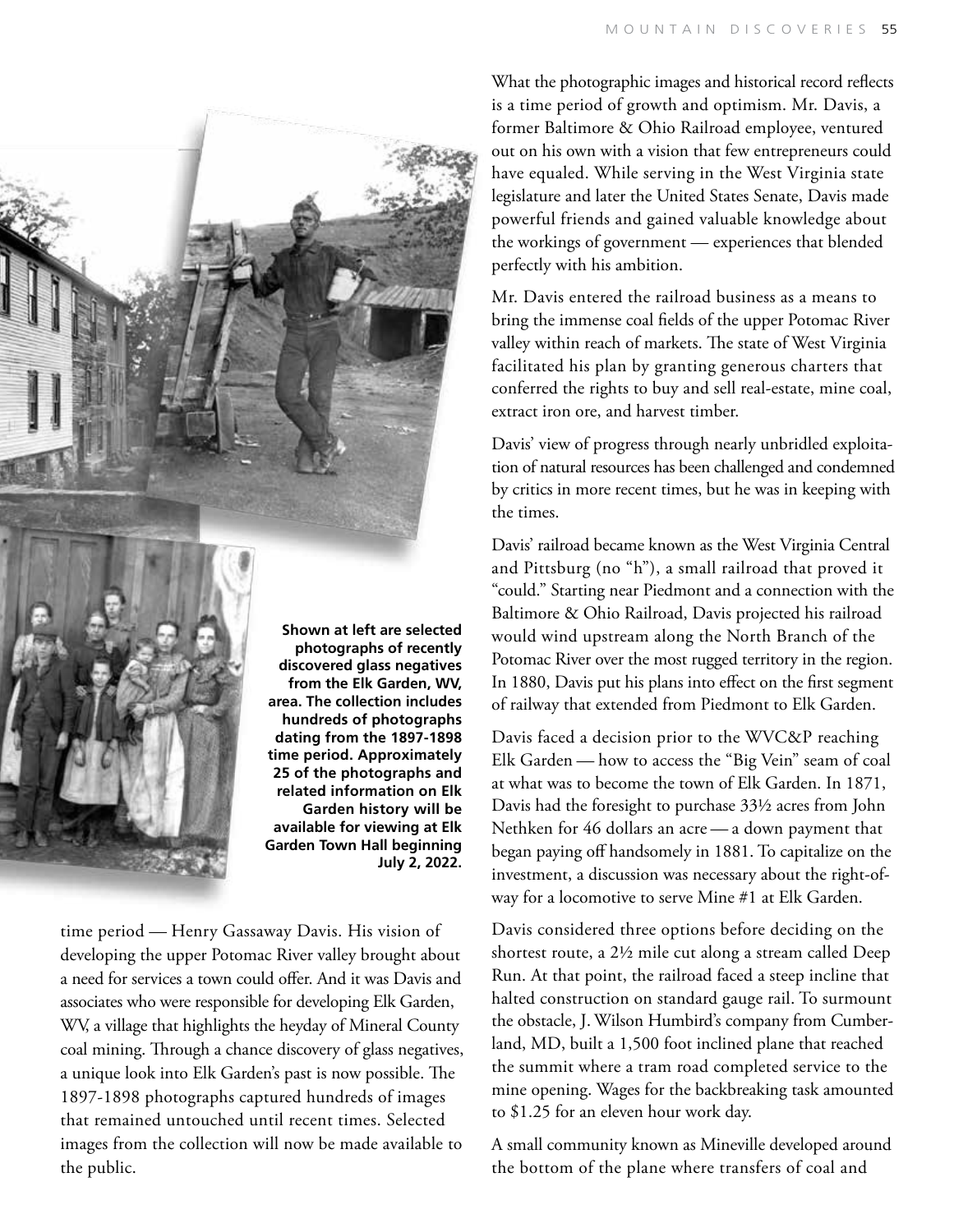

**Left to right: Brandi Paugh, Town Clerk; Marian Droppleman, Mayor; Jody Paugh, Councilman, preview the photograph collection located at Elk Garden Town Hall.**

passengers took place. Mineville was listed as a stop on the WVC&P and hosted a school, church and dwellings by the 1890s.

Residents reported events in the Elk Garden newspaper. The first shipment of coal from the Elk Garden Branch by way of the inclined plane occurred in October 1881. A formal celebration took place in Elk Garden on November 2, 1881, and highlighted the importance of Davis, his businesses and the powerful associates within his circle of influence.

Davis' written notes on the "fine Fall day" included a list of invited guests: Senator Bayard (D-DE), Stephen Elkins (lawyer, politician, later Secretary of War), J.A. Hambleton (capitalist from Baltimore), Richard Kerens (contractor from Missouri), Major Alexander Shaw (railroad executive and early business partner), and two reporters from Baltimore.

Stockholders and associates not present, but embedded in the WVC&P enterprise were United States Senators Chaffee, Blaine, Camden, and Barnum. Tammany Hall member and lawyer Augustus Schell added to the list of those involved. One author summarized the group this way: "It is doubt that any railroad in the country at any time had so many men prominent in public life and finances…as had the West Virginia Central Railway." The local railroad certainly earned the unofficial title: "Senatorial Railroad."

Upon completion of the Elk Garden Branch, the town experienced boom conditions with 480 coal miners on payroll (*Cumberland Daily Times*), saw mill operators working the river valley, and hundreds of railroad employees. The November 18, 1889, *Elk Garden Times* reported the town, "Now has a population of 2,000." This likely included the surrounding area. Reports regularly appeared in regional newspapers about employment opportunities and coal shipments.

A remarkable account of a WVC&P train ride from Piedmont to Elk Garden appeared October 30, 1888, in the *Cumberland Daily News*. Through the author's description and news stories from the *Elk Garden Times*, the town's progress is known.

Surveyed lots were rented from the coal company at 12 dollars per year, upon which houses were built by miners. (*Colliery Engineering* identifies the housing terms as a 99 year lease). As of October, 1888, 20 dwellings were under construction, as well as an Odd Fellows Hall (seating 500 people), clothing store, and newspaper building. Fourteen stores were already in service, while three hotels and three churches

served the public. Social, fraternal, religious, and sporting events regularly occurred, providing vibrancy to the fledgling village. The November 15, 1889, *Elk Garden News* reported that the local school had increased its staff to seven teachers to serve student enrollment. According to the September 19, 1890, *Elk Garden News*, a nearby school house at Nethken neared completion in September 1890. *Elk Garden News* articles added to the list of buildings by identifying two millinery stores, two tin shops, two furniture stores, and a co-op store that paid dividends. The town's vitality became well known and was reported in the October 1888 issue of *Colliery Engineering* as "one of the liveliest little mining villages in West Virginia."

Prosperity occurred with a mark of distinction after a coal trade journal reported Elk Garden's "Big Vein" to be the thickest (14½ feet) soft coal seam in the United States at that time — certainly bragging rights for local miners.

An important transportation change focused on the Mineville incline when a company official complained that it was costing an additional 10 cents per ton to handle coal during the tram-to-incline-to-standard rail process *(Cumberland Daily News* June 25, 1888). Work was completed in December 1888 on an alternative route from Harrison, WV, a location named in honor of George Harrison who